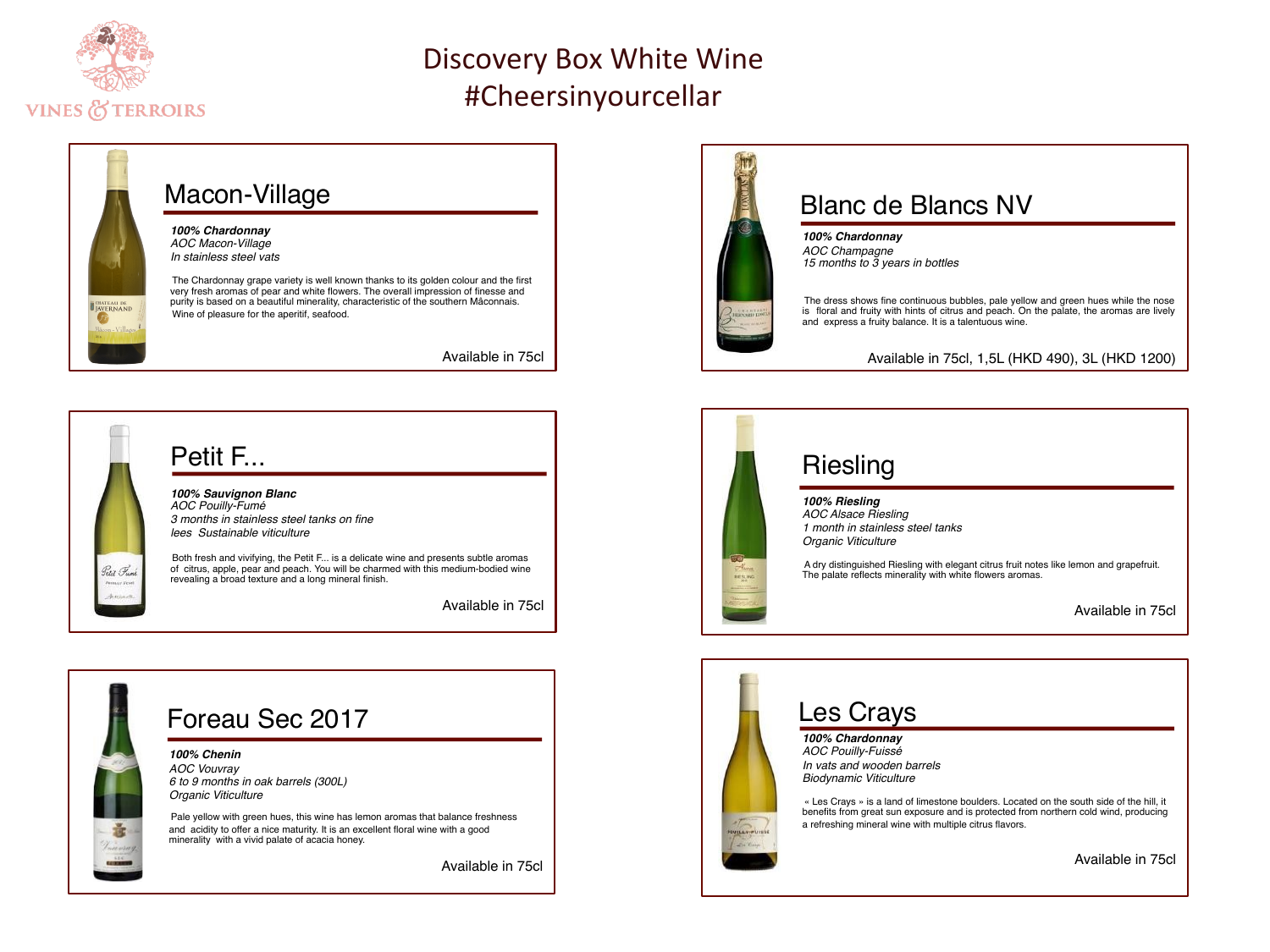

## Discovery Box Red Wine #Cheersinyourcellar



#### Rosso di Montalcino

*Castelnuovo dell'Abate, Sienna 100% Sangiovese*

*DOC Rosso di Montalcino 14 months in 5hl wooden French barrels*

This wine has a bright ruby red color with some beautiful violet reflections. The bouquet of aromas is intense with fruity and fresh notes and a typical variety of violet, cherry, plum. The tannins are soft, with a good acidity. It is both a gentle and soft wine with an intense length.

Available in 75cl



#### Passetoutgrain

*100% Pinot Noir AOC Bourgogne- Passetoutgrain 12 to 14 months in aak barrels (228L, 5% new) Organic Viticulture*

A simple wine, to drink on picnics or simple occasions. It is characterized by light aromas of red fruits (raspberries, blackberries etc). Thanks to its pinot noir, it is a delicate wine.

Available in 75cl





## Chianti Riserva 2015

*San Donato in Collina, Firenze 100% Sangiovese DOCG Colli Fiorentini Riserva* 

*24 months in oak barrels*

This wine is both intense and elegant with silky tannins and a very pleasant finish. Of intense ruby red color, the flavor is full and round with good persistence.

Available in 75cl